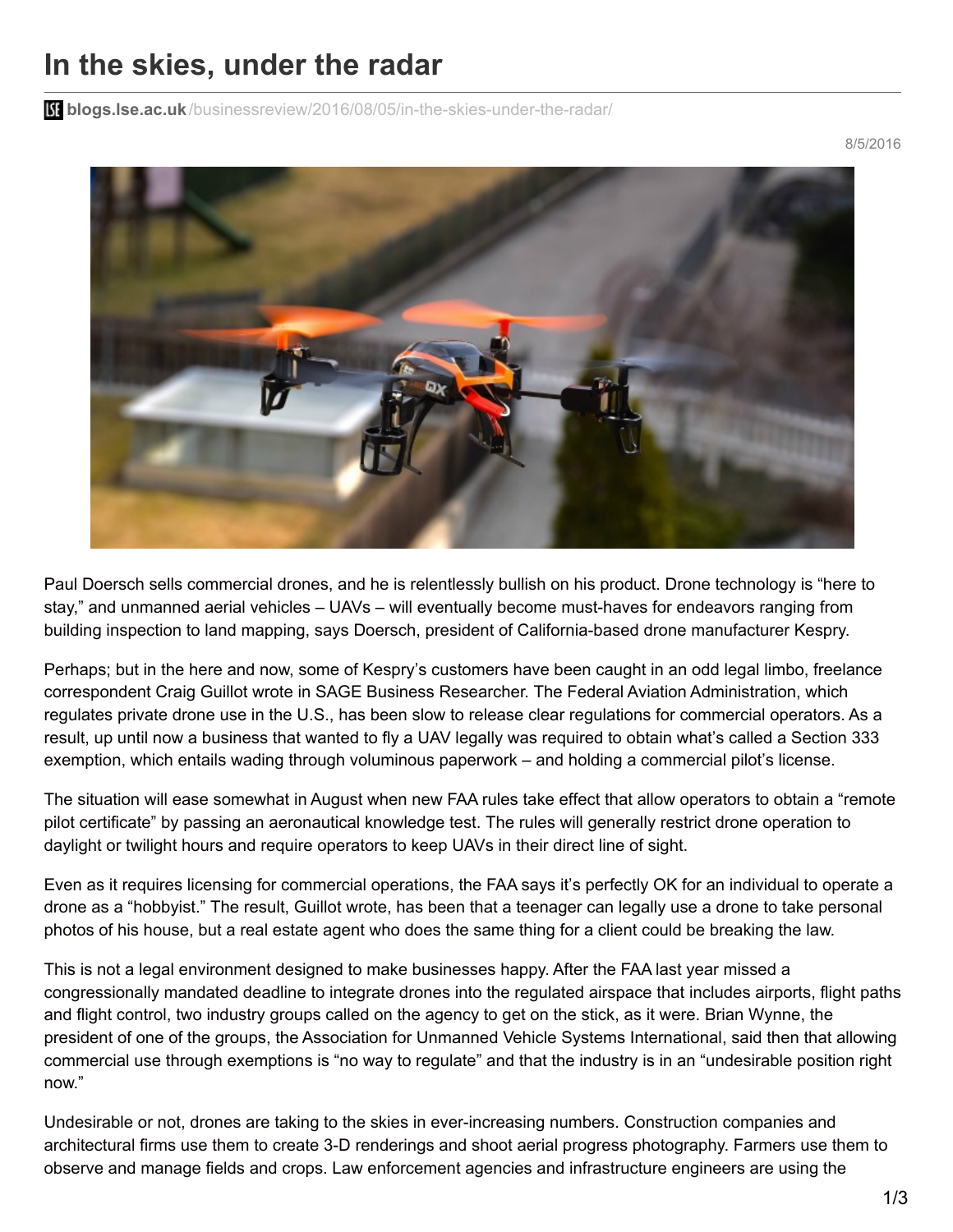technology to obtain detailed surveys of terrain and buildings. Farther afield, UAVs have been used for conducting search-and-rescue missions, fighting animal poachers in Africa, monitoring whaling ships in Japan and surveying coastal erosion in Australia.

The FAA has a history of significantly underestimating the popularity of drones. In 2010, it said there would be 15,000 in U.S. skies by 2020. Monthly drone sales already exceed that amount, and annual sales are likely to top 1 million units. Drones have gone from niche products sold by online retailers to the shelves of big-box stores; sales of private UAVs are expected to reach \$4.5 billion in 2020, up from \$720 million in 2014, according to Mike Blades, a Texas-based senior analyst for the consulting firm Frost & Sullivan. "The market is exploding because drones are now affordable," he told SAGE Business Researcher.

How affordable? A DJI Phantom, one of the most popular drones on the market, retails for about \$700. On DJI's company website, one model is currently being discounted at \$499 with free shipping (Go-Pro camera not included).

As the drones proliferate, so do the risks. UAVs have crashed at national parks, in sports stadiums, on Manhattan streets, even on the White House lawn in January 2015. Federal officials worry that terrorists could use drones to launch attacks. Since 2011, authorities in the United States, Germany, Egypt and Spain reportedly have foiled at least six potential attacks by terrorists using drones. "The distressing truth is that even consumer-grade drones can be rigged to carry out potent attacks," said Todd Humphreys, a drone expert and engineer at the University of Texas in Austin.

If more proof of the potential danger was needed, it came last year when someone —authorities think it was an 18 year-old Connecticut student — outfitted a drone with a handgun, fired away remotely, and posted a video of the fusillade on YouTube. That got the attention of law enforcement, as well as the FAA. Some officials argue that there is too little regulation of drones, not too much. Drone use has been banned or restricted over national parks, ski resorts, large entertainment events and outdoor festivals. Concerns have also been raised about the potential for drones to violate personal privacy.

The uncertain legal and regulatory environment has spawned a large black market of commercial drone operators who don't bother to seek a Section 333 exemption to function legally, Jonathan Rupprecht, a Florida-based lawyer who specializes in drone law, told Guillot. After the FAA announced the new regulations, officially dubbed Part 107, Rupprecht said they will still require special waivers for operations at night, directly over people, beyond the pilot's line of sight or weighing more than 55 pounds.

And therein lies opportunity, Rupprecht wrote in a post on his law firm's website: "When the competition floods into the market after Part 107 becomes final, these areas will be more profitable."

## ♣♣♣

*Notes:*

- *This post is based on the* [report](http://businessresearcher.sagepub.com/sbr-1775-98070-2712846/20160118/commercial-drones?type=hitlist&num=1)*, SAGE Business [Researcher](https://uk.sagepub.com/en-gb/eur/sage-business-researcher), by Craig Guillot.*
- The post gives the views of its authors, not the position of LSE Business Review or the London School of *Economics.*
- *Featured image credit: Drone, by [fill](https://pixabay.com/en/users/fill-8988/), Pixabay, CC0 Public [Domain](https://pixabay.com/en/drone-rc-blade-180-qx-hd-674236/)*
- *Before commenting, please read our [Comment](http://blogs.lse.ac.uk/businessreview/comment-policy/) Policy.*